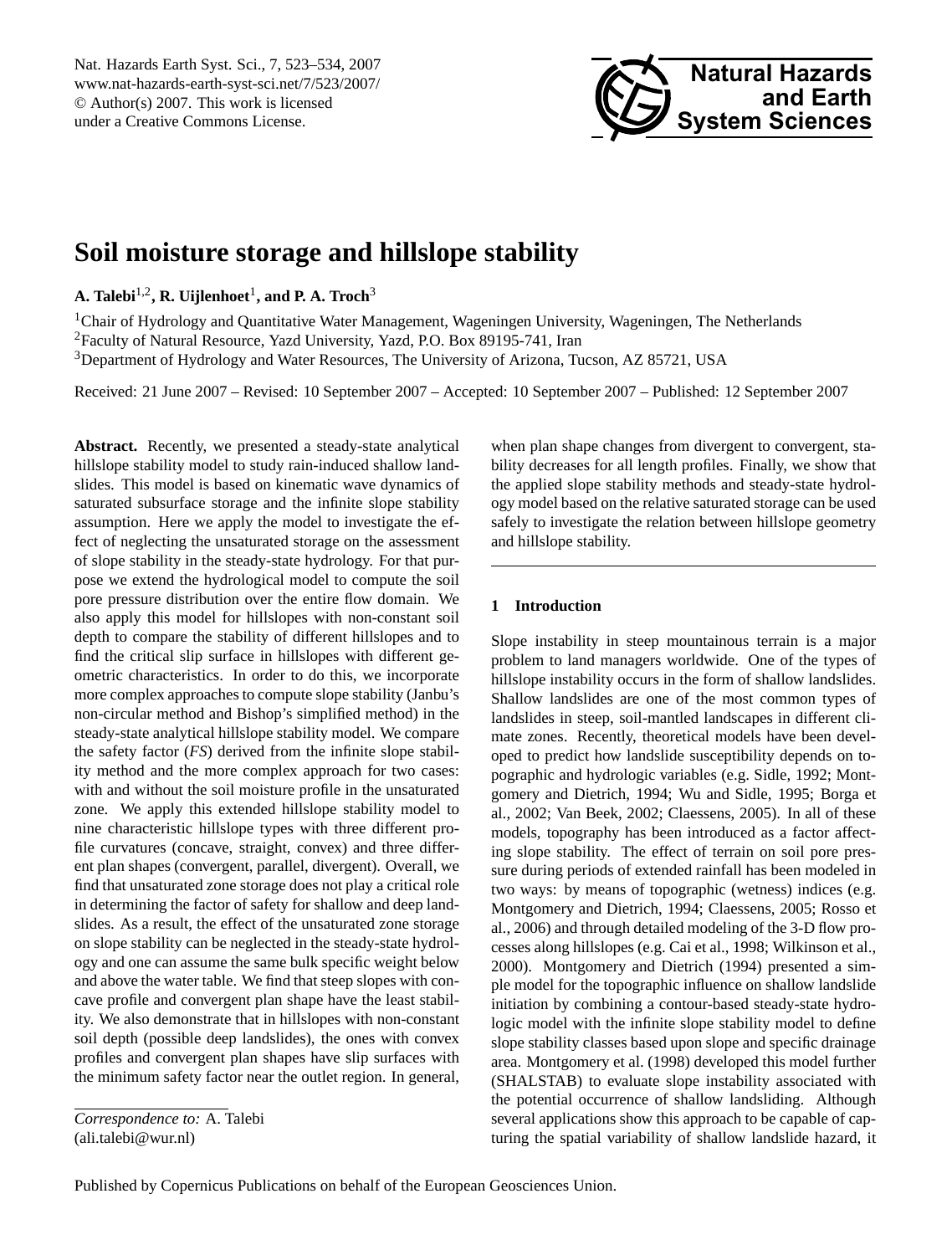only accounts for straight hillslopes with infinite length profile, neglecting other topographic characteristics (e.g. plan shape and profile curvature, as well as variable soil depth).

Anderson and Kemp (1991) presented a combined detailed hydrology and stability model (CHASM) that allows the simulation of changes in pore water pressures in response to individual rainfall events, and consider their role in maintaining slope stability. Further developments of this model presented by Wilkinson et al. (2002) couples dynamic modeling of the hydrology with Janbu's non-circular slip surface stability analysis (Janbu, 1954), accounting for soil cohesion, slope plan topography and vegetation.

To investigate the key role of geometric characteristics of hillslopes (plan shape and profile curvature) on shallow landslides, Talebi et al. (2007) presented a steady-state analytical hillslope stability model based on kinematic wave subsurface storage dynamics. Their analytical approach is similar to the method of Montgomery and Dietrich (1994) in that it combines steady-state hydrologic concepts with the infinite slope stability model, but has an important difference. Talebi et al. (2007) presented a complete analytical expression for the computation of the factor of safety (*FS*) for finite hillslopes. Possible shortcomings of their approach, however, are that the analytical model does not include the effect of unsaturated storage on slope stability, and that it applies infinite slope stability computations to finite hillslope types. The first purpose of this study is to investigate the appropriateness of those simplifying assumptions (neglecting the unsaturated zone storage and the infinite slope stability approach) for the accurate determination of the factor of safety for shallow landslides. Therefore, in this paper, the infinite slope stability method is replaced by more complex approach (Janbu's noncircular method and Bishop's simplified method) to compute the stability and the critical slip surface in hillslopes with different geometric characteristics and different soil depth (to allow for possible deep landslides). The latter approach is similar to Wilkinson et al. (2002) but it considers unsaturated zone storage by computing vertical soil moisture profiles from steady-state solutions to Richards' equation (Rockhold et al., 1997).

Section 2 briefly summarizes the development of the steady-state analytical hillslope stability model (Talebi et al., 2007). This model computes the space-time evolution of saturated storage along hillslopes by means of the mass conservation equation and a kinematic form of Darcy's equation (Troch et al., 2002). The steady-state storage profile corresponding to a given recharge rate forms the basis for the slope stability analysis. The infinite slope stability model leads to an analytical expression for the factor of safety as a function of position along the hillslope.

In Sect. 3 we present an extension to the hydrological component of this model that accounts for unsaturated zone storage based on steady-state solutions to the 1-D Richards' equation (Rockhold et al., 1997). With respect to the influence of soil suction on soil cohesion (Fredlund, 1978), we

also investigate the effect of the unsaturated zone storage on soil cohesion and thus slope stability. Therefore, the safety factor will be calculated with and without considering the soil moisture profiles in the unsaturated zone.

As soil depth usually is not constant and failures are often non-parallel to the bedrock (due to hydrological and geological discontinuities within the hillslope profile), the infinite slope stability assumption needs to be relaxed. In Sect. 4 we further extend the model to compute the factor of safety by using Bishop's circular method and Janbu's noncircular method. Bishop's method assumes zero interslice shear forces, satisfies moment equilibrium around the center of the circular failure surface and satisfies vertical force equilibrium. The Janbu method assumes that failure occurs through sliding of a block of soil on a non-circular slip surface. In this paper, we use Bishop's method to find the critical slip surface and Janbu's method to compare the stability of hillslopes with a common slip surface.

Section 5 explains the main results of the paper and describes the application of the analytical model and the more complex approach to investigate the stability of nine different hillslope types with a constant length scale. We generalize our results by studying the relation between slope angle, profile and plan curvature, and landform stability (with and without the effect of unsaturated zone storage). Hillslope stability is studied for two cases (constant and non-constant soil depth). The focus of this paper lies in a comparison of the two cases of slope stability analysis to determine the role of hillslope geometry (profile curvature and plan shape) on hillslope stability with and without considering the unsaturated zone storage. The first case is based on infinite slope assumption (constant soil depth) and the second one is based on Janbu's non-circular method (1954) and Bishop's simplified (1955) method (non-constant soil depth). Finally, Sect. 6 summarizes the main results of the paper.

#### **2 Steady-state analytical hillslope stability model**

Here we summarize the main features of the hillslope stability model recently developed by Talebi et al. (2007). This model applies to catchments with moderate to steep terrain and shallow, permeable soils where subsurface storm flow is the dominant flow mechanism. To study the effect of topography on rain-induced shallow landsliding, the hillslopes of such catchments are characterized by the combined curvature in the gradient direction (profile curvature) and the direction perpendicular to the gradient (contour or plan curvature). The profile curvature is important because it controls the change of velocity of mass flowing down the slope and the plan curvature defines topographic convergence which is an important control on subsurface flow concentration (Troch et al., 2002). Other investigations (e.g. Montgomery and Dietrich, 1994; Borga et al., 2002; Hennrich and Crozier, 2004) have also shown that shallow landslides are strongly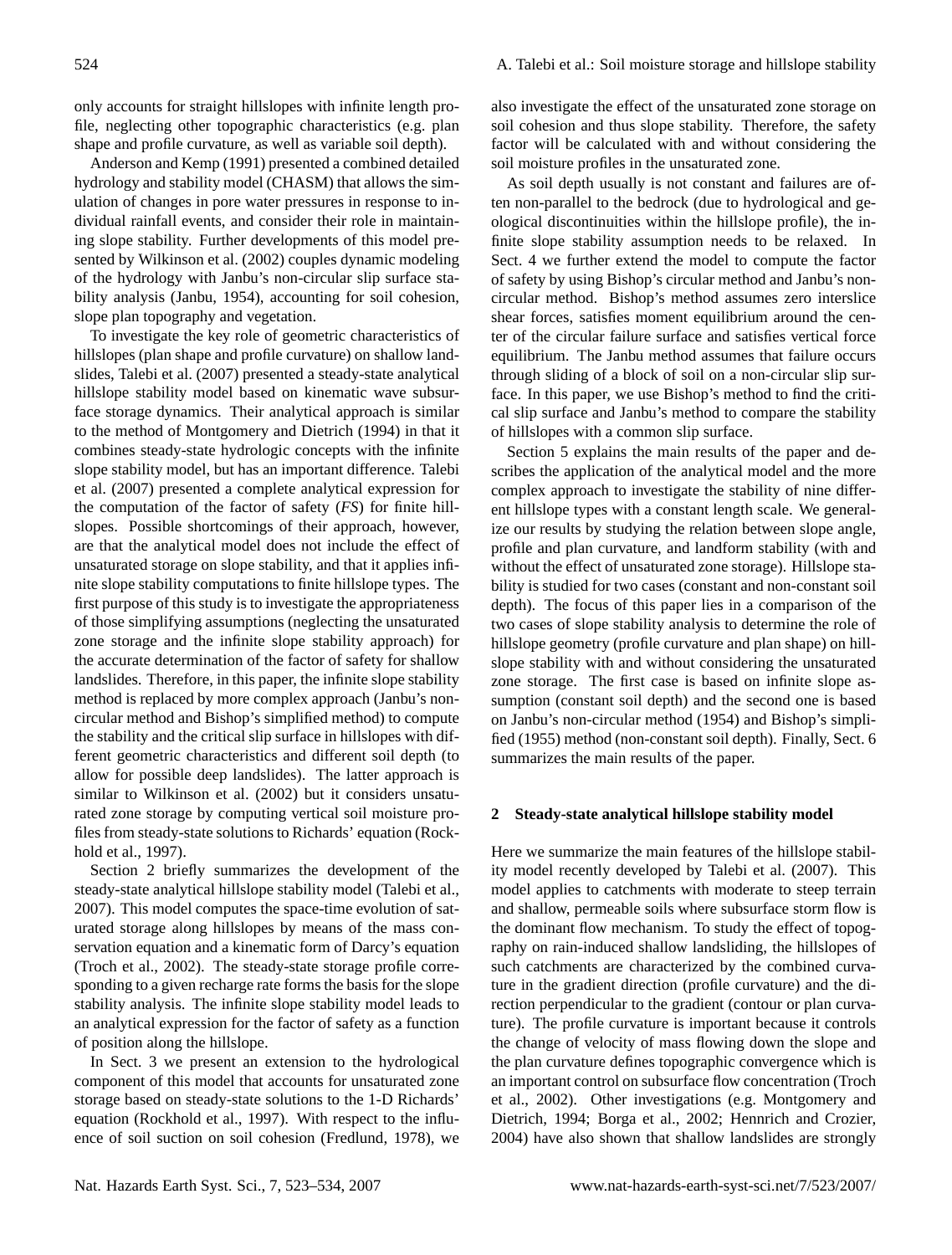controlled by subsurface flow convergence. The surface of an individual hillslope is represented by the following bivariate function (Evans, 1980):

$$
z(x, y) = E + H(1 - x/L)^{n} + \omega y^{2}
$$
 (1)

where z is the elevation, x is the horizontal distance measured in the downstream length direction of the surface, y is the horizontal distance from the slope centre in the direction perpendicular to the length direction (the width direction), E is the minimum elevation of the surface above an arbitrary datum, His the maximum elevation difference defined by the surface,  $L$  is the total length of the surface,  $n$ is a profile curvature parameter, and  $\omega$  is a plan curvature parameter. Allowing profile curvature (defined by  $n$ ) to assume values less than, equal to, or greater than 1 and plan curvature (defined by  $\omega$ ) to assume either a positive, zero, or negative value, one can define different basic geometric relief forms. Subsurface flow processes are influenced by plan and profile curvatures and the hydraulic properties of the porous medium. The mathematical description of these flow processes results in the formulation of the 3-D Richards equation which is difficult to solve analytically and numerically. One way to overcome this problem is to reduce the dimensionality by introducing the subsurface storage capacity function defined by the hillslope width at flow distance  $x$ , the average soil depth at that distance and the effective porosity. Assuming kinematic wave subsurface flow, Troch et al. (2002) derived the following analytical expression for steady-state saturated storage of the hillslope:

$$
S(x) = \frac{fL}{nk_sH} (1 - \frac{x}{L})^{1-n} N A(x)
$$
 (2)

where  $f$  is the drainable porosity,  $k<sub>s</sub>$  is the saturated hydraulic conductivity, N is the (constant) recharge rate,  $A(x)$  is the upstream drainage area at location  $x$  and  $S(x)$  represents the saturated storage at a given distance  $x$  from the divide. Dividing by the storage capacity function, *Sc* one finds the relative saturated storage:

$$
\sigma(x) = \frac{S(x)}{S_c(x)}\tag{3}
$$

The variable  $\sigma$  describes the steady-state wetness of the soil. Note that  $S_c(x) = fw(x)D(x)$  where  $w(x)$  is the hillslope width function and  $D(x)$  is the (width-averaged) soil depth at distance x.

Slope stability studies are based on the calculation of the factor of safety (*FS*) considering a failure surface. For hillslopes it is common to define the safety factor as the ratio of the available shear strength to the minimum shear strength needed for equilibrium. With stability expressed by the factor of safety, *FS*, the infinite slope stability equation is given by (Wu and Sidle, 1995; Van Beek, 2002):

$$
FS(x) = \frac{c_t + [(D - h(x))\gamma_m + h(x)\gamma_b]\cos^2\beta\tan\phi}{[(D - h(x))\gamma_m + h(x)\gamma_s]\sin\beta\cos\beta}
$$
(4)

where  $c_t$  is the total soil cohesion,  $\phi$  is the angle of internal friction, *D* is the depth to the shear plane (vertical soil depth),  $\beta$  is the slope angle, h is the water level above this plane, and  $\gamma_m$ ,  $\gamma_s$  and  $\gamma_b$ , are respectively the moist, saturated and buoyant bulk specific weights (the buoyant bulk specific weight is defined as  $\gamma_b = \gamma_s - \gamma_w$ ). Applying Eq. (4) together with the solution for  $\sigma(x)$  (Eq. 3), and by assuming the same soil density for whole soil profile (above and below the water table), Talebi et al. (2007) presented the following simple equation to compute the shallow landslide safety factor for cohesionless soils:

$$
\overline{FS} = \frac{\int_{0}^{L} \left[1 - \sigma(x) \left(\frac{\rho_w}{\rho_s}\right)\right] \cos^2 \beta(x) dx \tan \phi}{\int_{0}^{L} \sin \beta(x) \cos \beta(x) dx}
$$
(5)

where  $\rho_w$  and  $\rho_s$  are the density of water and saturated soil, respectively.

#### **3 Incorporating the unsaturated zone storage**

The computation of  $\gamma_m$  (moist bulk specific weight) and  $c_t$ (total soil cohesion) involves the assessment of the water storage in the unsaturated zone (the zone between the steadystate water table and the land surface). For steady vertical water flow in the unsaturated zone, Darcy's law gives (Rockhold et al., 1997):

$$
Z_T - Z_B = \int_{\psi_B}^{\psi_T} \frac{d\psi}{N/k(\psi) - 1}
$$
\n(6)

where Z is the depth,  $\psi$  is the soil-water suction (negative pressure head), N is the steady-state recharge flux,  $k(\psi)$  is the hydraulic conductivity, and subscripts  $T$  and  $B$  denote the top and bottom, respectively, of a layer with uniform, homogeneous hydraulic properties. Note that Eq. (6) is written such that  $Z$  is positive downward and  $N$  is positive for infiltration. An exact analytical solution to Eq. (6) was obtained by Gardner (1958) using the exponential  $k(\psi)$  function:

$$
k(\psi) = k_s \exp(-\alpha \psi) \tag{7}
$$

where  $k_s$  is the saturated hydraulic conductivity and  $\alpha$  is a parameter. The resulting analytical solution to Eq. (6) is:

$$
Z_T - Z_B = \psi_T - \psi_B + \frac{1}{\alpha} \ln \left[ \frac{\lambda e^{\psi_B \alpha} - 1}{\lambda e^{\psi_T \alpha} - 1} \right]
$$
 (8)

where  $\psi_T$  and  $\psi_B$  are the soil-water suction head at the top and bottom of each layer respectively and  $\lambda = N/k_s$ . From Eq. (8) and the soil water retention characteristic, the soil moisture  $(\theta)$  profile can be determined. Here we use the van Genuchten equation (van Genuchten, 1980):

$$
\theta(\psi) = \theta_r + (\theta_s - \theta_r)[1 + (\alpha_v \psi)^{n_v}]^{-m_v}
$$
\n(9)

www.nat-hazards-earth-syst-sci.net/7/523/2007/ Nat. Hazards Earth Syst. Sci., 7, 523[–534,](#page-0-0) 2007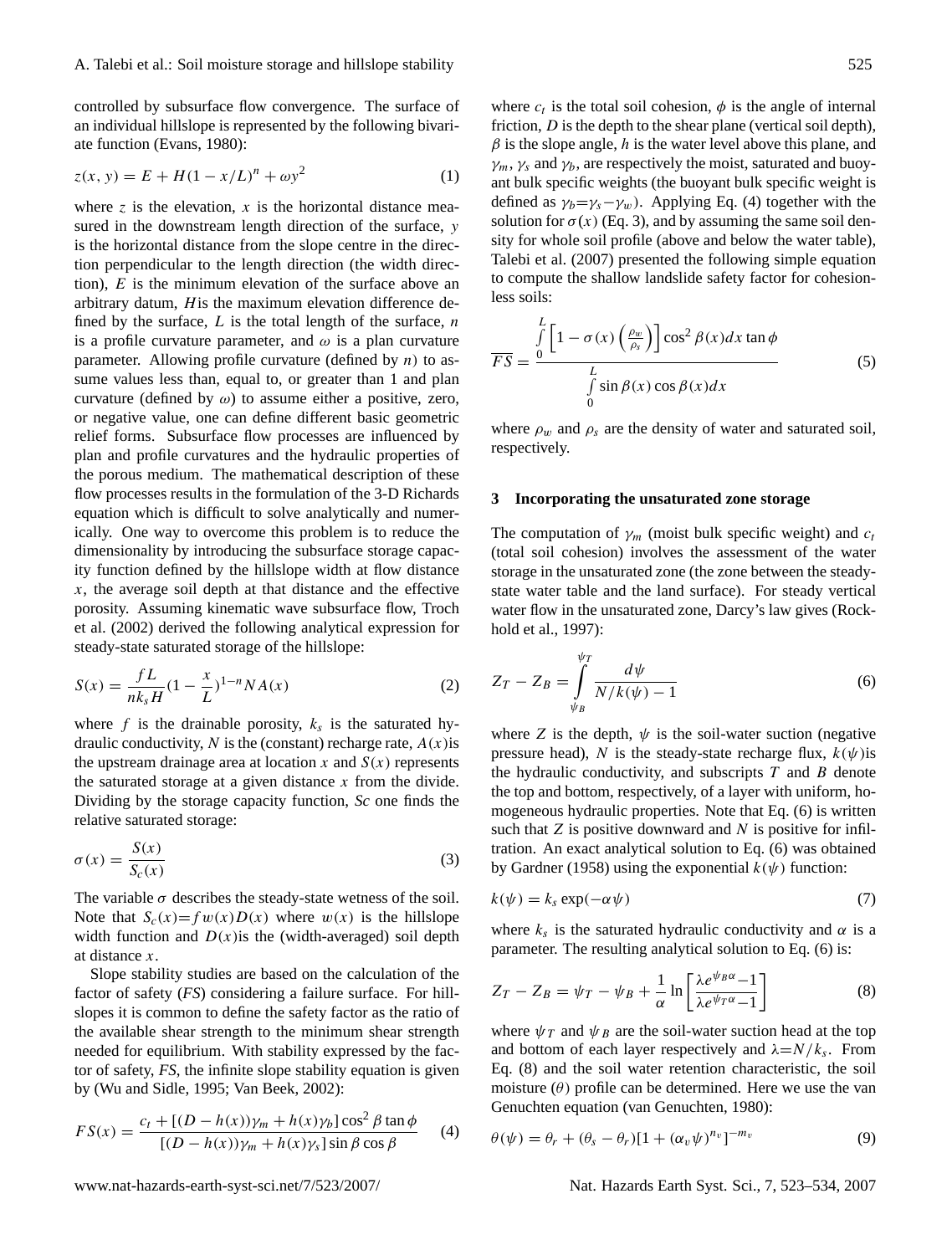to model the soil water retention characteristic. The parameters  $\alpha_v$  and  $n_v$  are empirical constants that affect the shape of the function and  $m_v=1-1/n_v$ . The parameters  $\theta_r$  and  $\theta_s$  are the residual and saturated water content, respectively. Combining Eqs. (8) and (9) allows the computation of the soil moisture profile in the unsaturated zone. We are now able to derive the average soil moisture content in the unsaturated zone, which allows computing the moist bulk specific weight  $(\gamma_m)$  at each position along the hillslope.

With respect to the influence of soil suction on the slope stability, Fredlund (1978) proposed a linear shear strength equation for an unsaturated soil. According to this model, the total cohesion of the soil can be calculated as:

$$
c_t = c_e + (u_a - u_v) \tan \phi^b \tag{10}
$$

where  $c_e$  is the effective cohesion of saturated soil,  $(u_a - u_v)$ is the matric suction of the soil on the plane of failure where  $u_a$  and  $u_v$  (kPa) are the pressures of pore air and pore water, respectively. In other words,  $(u_a - u_v)$  equals the soil water suction expressed in kPa. For slope stability analysis, the pore air pressure is assumed to be atmospheric and constant.  $\phi^b$  is the angle of shearing resistance with respect to matric suction (degrees). It has been demonstrated (e.g. Gan et al., 1988; Oeberg and Sallfors, 1997) that  $\phi^b$  is a nonlinear function of matric suction, however, it is difficult to determine the detailed pattern of decreasing  $\phi^b$  with increasing suction (Jiao et al., 2005). Vanapalli et al. (1996) proposed that the relation between  $\phi^b$  and  $\phi$  is determined by the degree of saturation as follows:

$$
c_t = c_e + (u_a - u_v) \left(\frac{\theta - \theta_r}{\theta_s - \theta_r}\right) \tan \phi \tag{11}
$$

Substituting the average soil moisture content and the average soil water suction into Eq. (11) leads to a value of the soil cohesion in the unsaturated zone for each position along the hillslope. Finally, the total soil cohesion at each position is calculated as a weighted average of the soil cohesion in the unsaturated and saturated zone.

#### **4 Different methods for hillslope stability analysis**

#### 4.1 Infinite slope method

First we generalize the infinite slope method by incorporating the effects of the unsaturated zone into Eq. (4). If we assume the height of the water table, the moist bulk specific weight and the total soil cohesion to be dependent on the xcoordinate, the local factor of safety can be calculated as:

$$
FS(x) = \frac{c_t(x) + [(1 - \sigma(x))\gamma_m(x) + \sigma(x)\gamma_b]D(x)\cos^2\beta(x)\tan\phi}{[(1 - \sigma(x))\gamma_m(x) + \sigma(x)\gamma_b]D(x)\sin\beta(x)\cos\beta(x)}
$$
(12)

where  $FS(x)$  is the factor of safety at location x along the hillslope. Note that  $\gamma_m$  is calculated based on the weight of dry soil and the soil moisture content (Eq. 9) at each position along the hillslope.

Obviously, Eq. (12) defines the factor of safety at a given location along the hillslope where soil depth and slope angle are constant. In order to derive the  $\overline{FS}$  for the entire hillslope given a steady-state rainfall input, the following expression is proposed:

$$
\overline{FS} = \frac{\int_{0}^{L} \{c_t(x) + [(1 - \sigma(x))\gamma_m(x) + \sigma(x)\gamma_b] D(x) \cos^2 \beta(x) \tan \phi\} dx}{\int_{0}^{L} [(1 - \sigma(x))\gamma_m(x) + \sigma(x)\gamma_s] D(x) \sin \beta(x) \cos \beta(x) dx}
$$
(13)

## 4.2 More complex approaches toward hillslope stability

Limit equilibrium methods have been used for decades to safely design major geotechnical structures. Bishop's simplified method, utilizing a circular arc slip surface, is probably the most popular limit equilibrium method (Han and Leshchinsky, 2004). Although Bishop's method is not rigorous in the sense that it does not satisfy horizontal force limit equilibrium, it is simple to apply and, in many practical problems, it yields results close to rigorous limit equilibrium methods. In this paper Bishop's simplified method (1955) and Janbu's non-circular method (1954) were used for the hillslope stability analysis. Bishop's method assumes zero interslice shear forces, satisfies moment equilibrium around the center of circular failure surface and vertical force equilibrium. The factor of safety according to this method is computed as:

$$
FS = \frac{\int\limits_{0}^{T} [c_t(x)/\cos\beta(x) + (P(x) - u(x)/\cos\beta(x))\tan\phi] dx}{\int\limits_{0}^{L} W(x)\sin\beta(x) dx}
$$
(14)

where

RL

$$
P(x) = \left[W(x) - \frac{1}{FS} (c_t(x) \tan \beta(x) - u(x) \tan \beta(x) \tan \phi)\right] / M(x) (15)
$$

and

$$
M(x) = \left(1 + \tan \beta(x) \frac{\tan \phi}{FS}\right) \cos \beta(x) \tag{16}
$$

In the Janbu method, the assumption is made that the interslice shear forces are zero and thus the expression obtained from the total normal force at the base of each slice is the same as that obtained by Bishop method. To allow for the effect of the interslice shear force, a correction factor  $f_0$  is applied (taken to be 1 here); thus the factor of safety of the slope (*FS*) in the Janbu method is given as:

$$
FS = f_0 \frac{\int\limits_0^L [c_t(x)/\cos\beta(x) + (P(x) - u(x)/\cos\beta(x))\tan\phi]/\cos\beta(x)dx}{\int\limits_0^L W(x)\tan\beta(x)dx}
$$
 (17)

In these equations,  $c_t$  is the total soil cohesion,  $dx$  is the horizontal slice width, u is the pore water pressure,  $\phi$  is the effective angle of internal friction and  $W(x)dx$  is the weight of a soil slice. The computation of W involves the assessment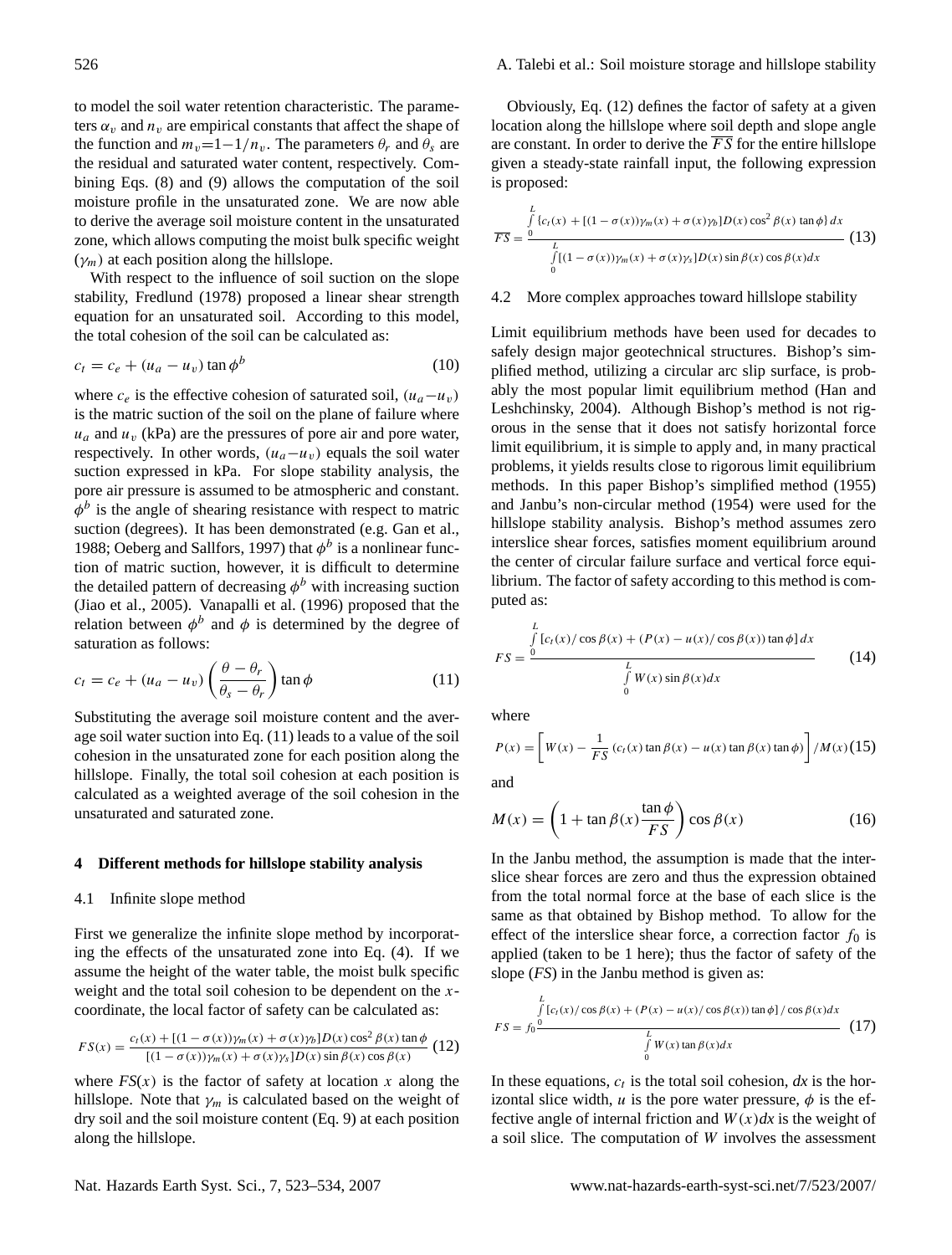of the water storage in the unsaturated zone (Sect. 3). Since Eqs. (14) and (17) are implicit equations in *FS*, this set of equations must be solved iteratively.

4.3 Reference case: neglecting the effect of the unsaturated zone

For all three slope stability methods presented above, we also consider the simplifying situation where the unsaturated zone does not play a role in the steady-state hydrology. For the infinite slope method, the assumption of the same bulk specific weight above and below the water table leads to following simplification of Eq.  $(13)$ :

$$
\overline{FS} = \frac{\int_{0}^{L} [c_t(x) + (\gamma_s - \sigma(x)\gamma_w) D(x) \cos^2 \beta(x) \tan \phi] dx}{\int_{0}^{L} \gamma_s D(x) \sin \beta(x) \cos \beta(x) dx}
$$
(18)

In case of the complex slope stability approach Eqs. (14– 17), the safety factor can be calculated by considering  $u(x)=\gamma_w h(x) \cos \beta(x)$  and  $W(x)=\gamma_s D(x)$ , where  $h=S/(wf)$ (see Troch et al., 2002). By incorporating u (based on S, the saturated soil storage) and W (based on  $\gamma_s$ , the specific weight of the saturated soil), the presented models can be used for hillslopes with different geometrical characteristics (plan shape and profile curvature) and constant or non-constant soil depth. They can help understanding the hydrologic control of shallow and deep landslides in the case of steady-state hydrology.

# **5 Results and discussion**

# 5.1 Evaluation of different approaches to model hillslope stability

To investigate the critical slip surface and effect of the unsaturated zone storage on slope stability, we evaluate 6 possible slope stability computations: Case A: the same bulk specific weight for saturated and unsaturated storage and the infinite slope stability assumption (as in Talebi et al., 2007, our base case); Case B: considering the soil moisture profile (unsaturated storage) and the infinite slope stability assumption; Case  $C$ : the same bulk specific weight for saturated and unsaturated storage and Bishop's circular slip surface method; Case D: considering the soil moisture profile (unsaturated zone storage) and Bishop's circular slip surface method; Case  $E$ : the same bulk specific weight for saturated and unsaturated storage and Janbu's non-circular slip surface method; and finally Case  $F$ : considering the soil moisture profile (unsaturated zone storage) and Janbu's non-circular slip surface method (see Table 1). We apply these 6 cases to nine different hillslope types. These nine characteristic hillslopes consist of three plan shapes (divergent, parallel, and convergent) and three profile curvatures (convex, straight,



**Fig. 1.** Plan view of drainage divides (solid lines) and contour lines (dashed lines) of nine hillslope types  $(\beta/\phi)=0.9$ ). The upslope divide of each hillslope is at  $x=0$ .

**Table 1.** Hydrological assumptions and stability methods used in this study.

| Stability<br>Hydrology             | Infinite slope | Bishop* | $Janhu*$ |
|------------------------------------|----------------|---------|----------|
| Constant bulk spe-<br>cific weight | A              |         |          |
| Saturated/Unsaturated $B$          |                |         |          |

\* Note that for the Bishop and Janbu method, the soil depth is changed along the hillslope.

and concave). Figure 1 illustrates the nine basic hillslope types used in this study. The parameters to generate them are listed in Table 2. The horizontal length of the nine hillslopes is chosen to be constant  $(L=100 \text{ m})$ , whereas the average slope is 26, 41 and 50 percent ( $\beta/\phi$  = 0.5, 0.75 and 0.9) for the infinite slope method. As the soil depth is changed along the  $x$  direction in the complex slope stability approach, the bedrock slope and surface slope angle are assumed 30 and 50 percent ( $\beta/\phi$ =0.6 and 0.9), respectively. These nine hillslopes represent a wide range of landforms traditionally considered in hydrology and geomorphology (Pennock et al., 1987). For different hillslopes within a catchment each individual hillslope type can be adjusted to the observed terrain profile curvature using the geometrical scaling parameters  $H$ , L, and n and a proper choice of  $\omega$  to represent plan shape.

## 5.2 Hydrology

Figure 2 shows the relative saturated storage along these hillslopes and Table 3 lists the values of the hydrological variables used to generate these storage profiles. The hydrological behavior of these hillslopes is quite different as can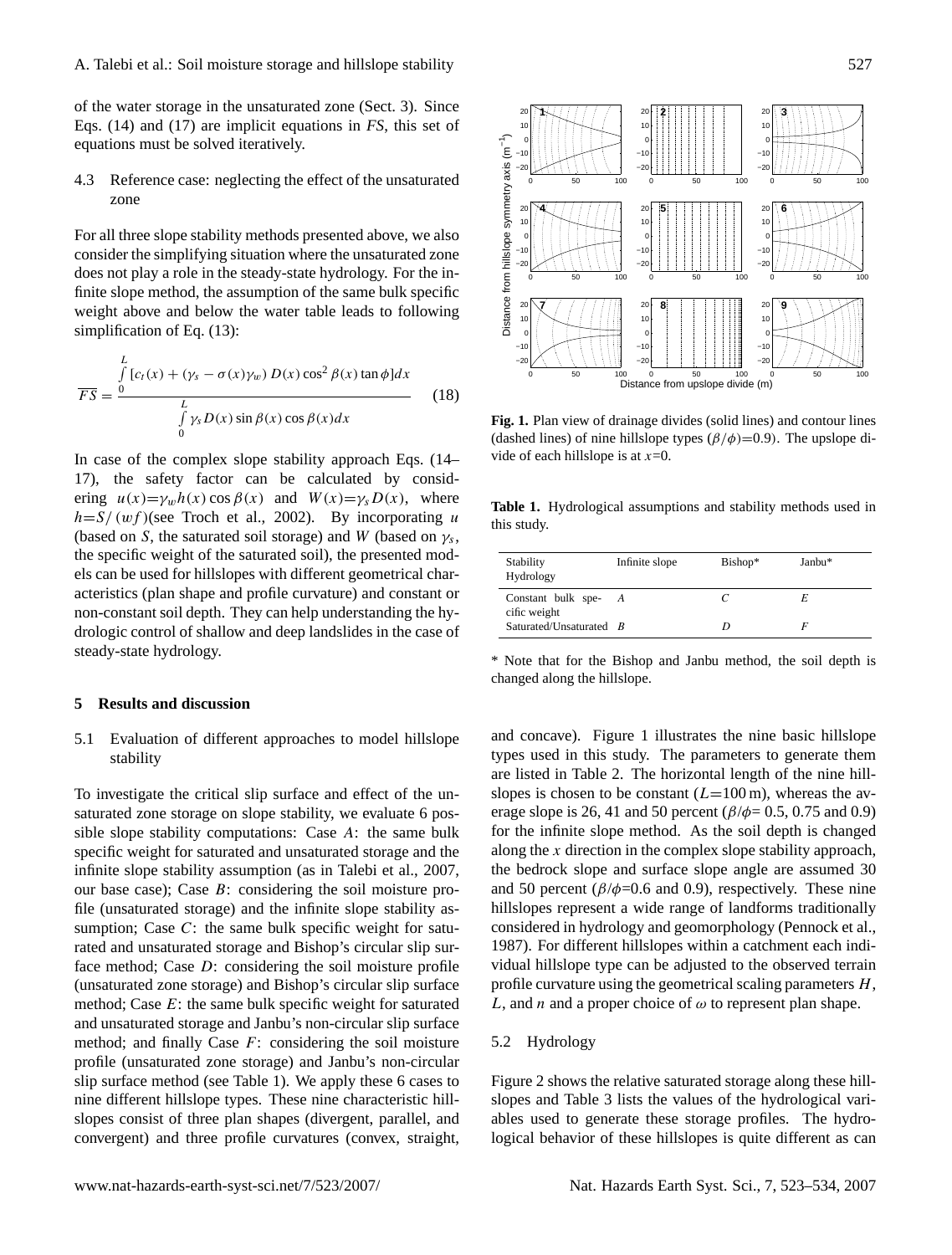|    |  |  |  | the steady state soil moisture profiles that develop in the un- |  |
|----|--|--|--|-----------------------------------------------------------------|--|
|    |  |  |  |                                                                 |  |
| __ |  |  |  |                                                                 |  |

be seen from Fig. 2, e.g. hillslopes with convergent plan shape (1, 4 and 7) have the largest saturated section. For the rainfall recharge event  $(20 \text{ mm d}^{-1})$  and slope angle  $(27$ degrees, $\beta$ =0.9 $\phi$ ) chosen, hillslopes 1, 2, 4 and 7 saturate near the outlet. This hydrological behavior of hillslopes (storage changes) has important consequences for slope sta-

In the procedure adopted to model the unsaturated zone pore water pressure and soil moisture, each hillslope is divided into a series of rectangular vertical columns or slices, each subdivided into regular cells. Using Eq. (8) and considering  $\psi_B=0$  at the water table,  $\psi_T$  (the soil-water suction) for all cells in each column can be obtained. Figure 3 shows

bility, as will be discussed hereafter.

saturated zone above the water table for each hillslope type (assuming a constant soil depth). In the hillslopes with a divergent plane shape, subsurface saturation is limited and as a result, the range of soil moisture profiles is small, in the sense that the depth to the saturated layer is more uniform in these cases (Fig. 3). Although soil moisture dynamics is the result of complex interaction between many elements like climate, soil, vegetation etc, this analysis shows that spatial soil moisture changes under steady-state conditions are strongly influenced by hillslope geometry (especially plan shape). This has also been shown by other studies (e.g. Qiu et al., 2001; Pellenq et al., 2003; Ridolfi et al., 2003; Hilberts et al., 2007).

| Hillslope<br>Nr. | Profile<br>Curvature | Plan Shape | $n$ [-] | $\omega \times 10^{-3}$<br>$\lceil m^{-1} \rceil^*$ | Area $\lceil m^2 \rceil$ |
|------------------|----------------------|------------|---------|-----------------------------------------------------|--------------------------|
|                  | concave              | convergent | 1.5     | $+2.7$                                              | 2441                     |
| 2                | concave              | parallel   | 1.5     | $\Omega$                                            | 5000                     |
| 3                | concave              | divergent  | 1.5     | $-2.7$                                              | 1049                     |
| 4                | straight             | convergent | 1       | $+2.7$                                              | 2162                     |
| 5                | straight             | parallel   |         | $\Omega$                                            | 5000                     |
| 6                | straight             | divergent  |         | $-2.7$                                              | 2162                     |
| 7                | convex               | convergent | 0.5     | $+2.7$                                              | 1402                     |
| 8                | convex               | parallel   | 0.5     | $\Omega$                                            | 5000                     |
| 9                | convex               | divergent  | 0.5     | $-2.7$                                              | 2268                     |

**Table 2.** Parameters for the nine characteristic hillslopes.

\* This parameter has been calculated based on  $\beta = 15^{\circ}$  ( $\beta/\phi = 0.5$ ).

**Table 3.** Hydrological and geotechnical model parameters.

| Parameter group | Parameter name                          | Symbol           | Units                         | Value                                                               |
|-----------------|-----------------------------------------|------------------|-------------------------------|---------------------------------------------------------------------|
| Hydrological    | Saturated hydraulic conduc-<br>tivity   | $K_{S}$          | $\mathrm{m}\,\mathrm{s}^{-1}$ | $6.383*10^{-5}$                                                     |
|                 | Effective porosity                      | f                |                               | 0.34                                                                |
|                 | Recharge                                | N                | $mm d^{-1}$                   | 20<br><i>(infinite)</i><br>method) and<br>50 (complex)<br>approach) |
|                 | Van Genuchten parameter                 | $\alpha_{\nu}$   | $m^{-1}$                      | 2.761                                                               |
|                 | Van Genuchten parameter                 | $n_v$            |                               | 3.022                                                               |
|                 | Residual water content                  | $\theta_r$       | $m^3 m^{-3}$                  | 0.044                                                               |
|                 | Saturated water content                 | $\theta_{\rm s}$ | $m^3 m^{-3}$                  | 0.375                                                               |
| Geotechnical    | Effective soil cohesion                 | $c_e$            | $kN m^{-2}$                   | 7.85                                                                |
|                 | Effective angle of internal<br>friction | $\phi$           | $\circ$                       | 30                                                                  |
|                 | Slice                                   | dx               | m                             | 0.5                                                                 |
|                 | Saturated bulk<br>specific weight       | $\gamma_{S}$     | $kNm^{-3}$                    | 20.35                                                               |
|                 | Water specific weight                   | $\gamma_w$       | $kN m^{-3}$                   | 9.81                                                                |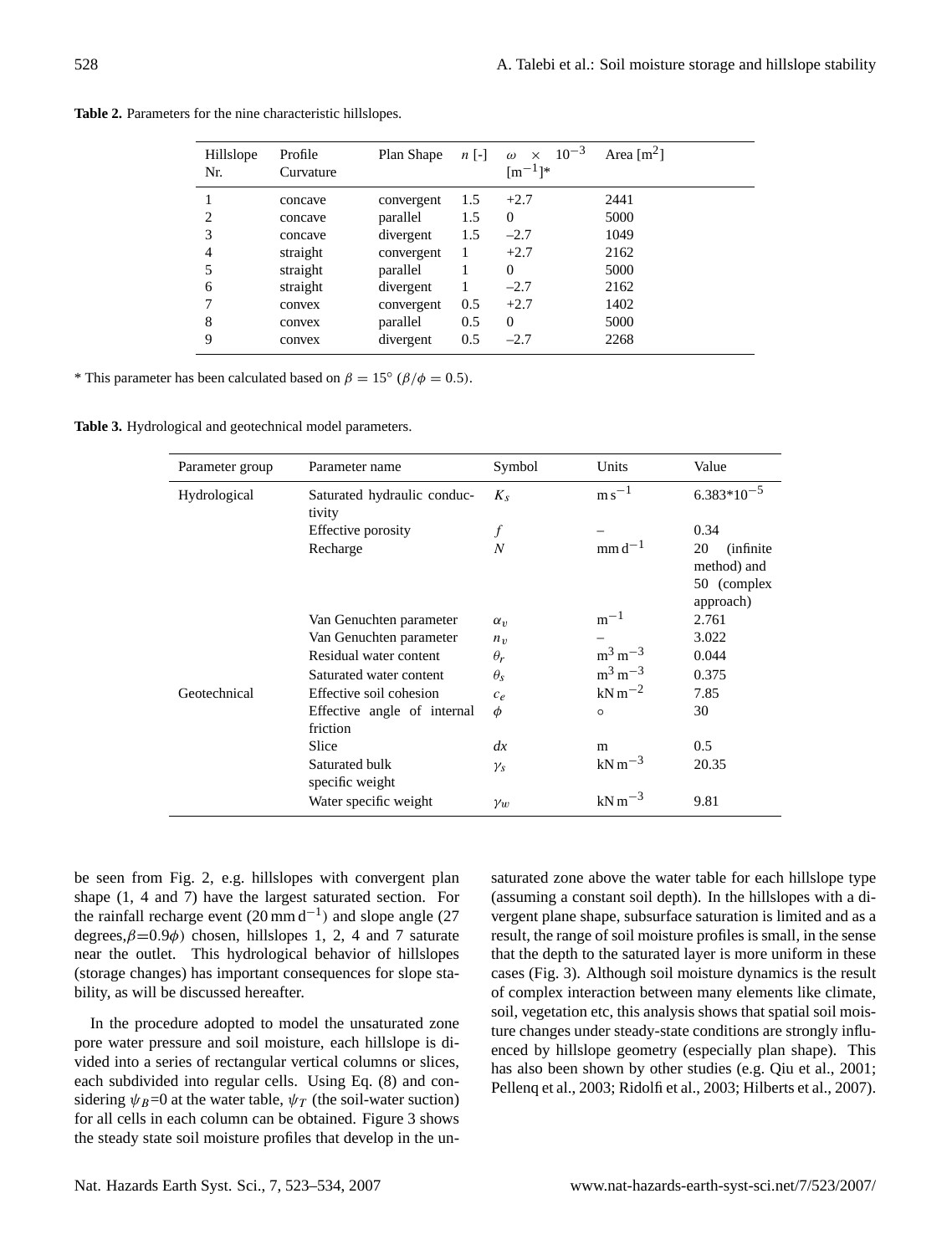

**Fig. 2.** Relative saturated storage along the different hillslopes ( $D=2$  m,  $N=20$  mm d<sup>-1</sup>,  $\beta=27^\circ$  and  $\beta/\phi=0.9$ ).



**Fig. 3.** Range of soil moisture profiles corresponding to a steady-state recharge  $(20 \text{ mm d}^{-1})$  for the different hillslopes  $(\beta=27^\circ, \beta/\phi=0.9)$ , between x=0 and x=L. The arrow (hillslope no. 5) indicates increasing values of the x-coordinate.

## 5.3 Infinite slope stability analysis

Figure 4 reports the values of the safety factor for each hillslope and for a range of average bedrock slope angles using the infinite slope method (constant soil depth) for the two cases: with and without considering the unsaturated zone storage (Cases  $A$  and  $B$ ). In this figure, the solid lines have been calculated by Eq. (18) (case A) which assumes the bulk specific weight above and below the water table is equal. The dashed lines have been obtained by Eq.  $(13)$  (case  $B$ ), which is based on the calculation of the soil moisture profile in the unsaturated zone (Eq. 8) and the relative saturated soil moisture storage (Eq. 3). The effect of matric suction



**Fig. 4.** Factor of safety for nine hillslopes and different average slope angles. Solid lines (Case A): the bulk specific weight above and below the water table is the same and the infinite slope stability assumption is applied (as in Talebi et al., 2007); Dashed lines (Case  $B$ ): the unsaturated storage is taken into account and the infinite slope stability assumption is applied; Average bedrock slope angle is different for each row; from top to bottom: 15, 22.5 and 27 degrees  $(\beta/\phi=0.5, 0.75, 0.9)$ .

on soil cohesion also has been incorporated in the stability analysis (Eq. 11). Because divergent hillslopes (3, 6 and 9) have the smallest saturated zone (see Fig. 2), they exhibit the most stability in both cases. On the other hand, for a given profile curvature, convergent hillslopes (1, 4 and 7) have the least stability because they have the largest saturated zone (see Fig. 2). As can be seen (Fig. 4), both methods yield comparable results, illustrating the hillslope stability is determined by the water table dynamics (saturated soil moisture storage). This means that unsaturated zone storage does not play a critical role in determining the factor of safety for shallow landslides. Hence, the bulk specific weight of the unsaturated zone can be considered equal to that of the saturated zone in the steady-state hydrology.

To generalize the obtained results for the infinite slope method, the slope stability has also been investigated in the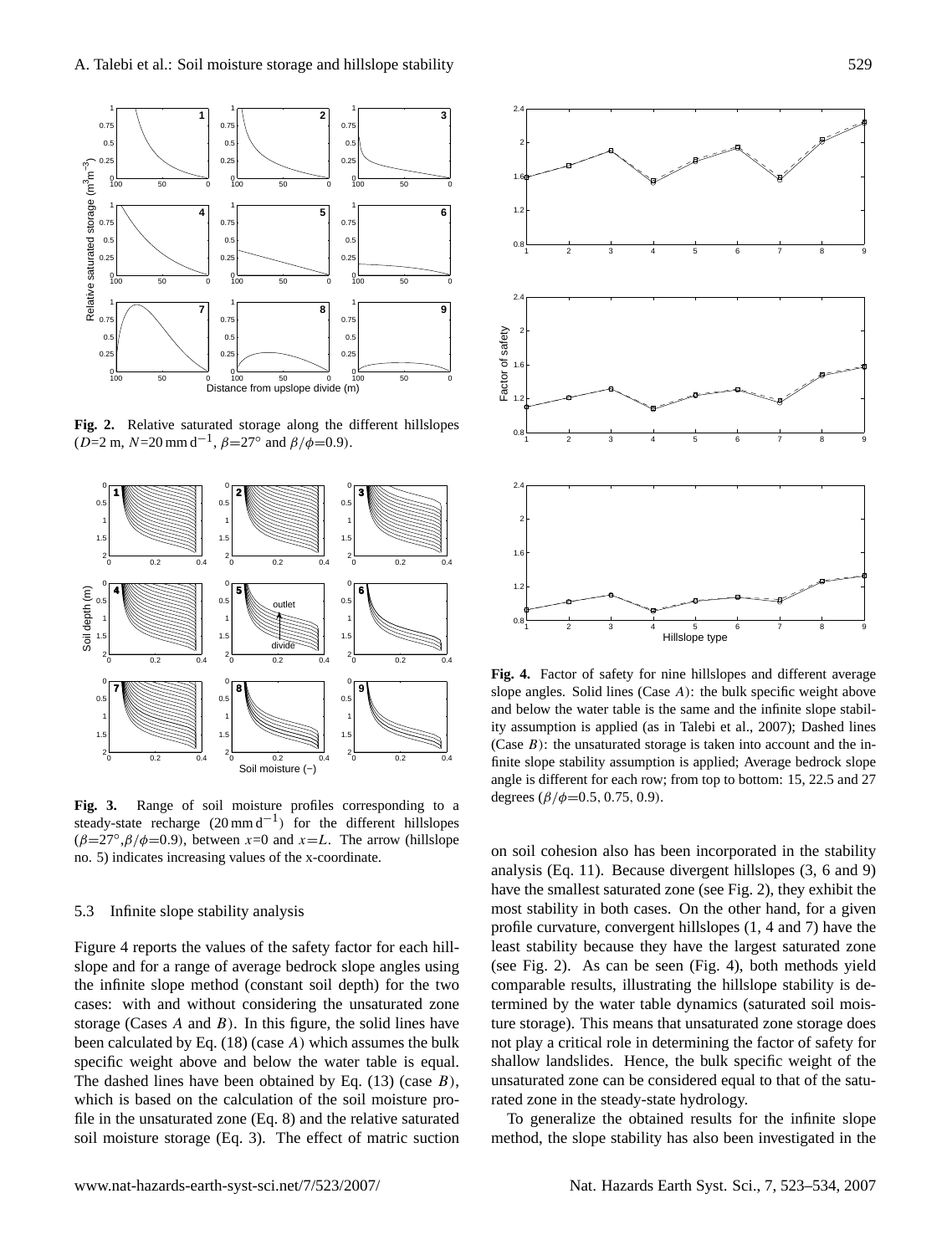

**Fig. 5.** Factor of safety as a function of profile curvature (n) and plan shape  $(\omega)$  for case B: considering the soil moisture profile in the unsaturated zone and the infinite slope stability assumption  $(\beta/\phi=0.9)$ . The bold numbers shows the location of the nine basic hillslopes.



**Fig. 6.** Factor of safety for nine hillslope shapes. Solid lines (Case C): considering the same bulk specific weight above and below the water table and Bishop's circular slip surface method. Dashed lines (Case D): taking into account the unsaturated storage and Bishop's circular slip surface method. Average bedrock slope is 30 and 50 percent for bedrock and surface, respectively.

 $n-\omega$  parameter space considering the unsaturated zone storage. On the basis of Eq. (1), and for the parameter intervals 0.4<n>-1.9 and  $-(H/L^2) < \omega < +(H/L^2)$  (for L=100), the factor of safety has been calculated. Figure 5 illustrates the relation of the safety factor with profile curvature  $(n)$  and plan shape (ω) for a critical slope angle ( $\beta/\phi$ =0.9). For any given plan shape ( $\omega$ =cst), when profile curvature (*n*) changes

from convex to concave, stability decreases. In the case of plan shape, when it changes from  $\omega < 0$  to  $\omega > 0$  (from divergent to convergent), slope stability decreases in all profiles. This is due to the effect of plan shape on saturated soil storage (Troch et al., 2002, Hilberts et al., 2004). When plan shape changes from divergent to convergent, the soil moisture storage increases in all profiles (see Fig. 2). In both cases, the convergent hillslopes with concave profile have the least stability. For the convex profiles  $(n<1)$ , the effect of plan shape on hillslope stability is more pronounced than for the other profiles: as plan shape changes from divergent to convergent, *FS* drops quickly. For concave bedrock profiles  $(n>1)$ , stability decreases slightly when plan shape changes from divergent ( $\omega$ <0) to convergent ( $\omega$ >0).

#### 5.4 Bishop and Janbu methods

Hillslope stability has also been investigated for hillslopes with non-constant soil depth (deep landslides) using more complex approaches: Bishop's and Janbu's methods taking the soil moisture in the unsaturated zone and its effect on soil cohesion into consideration. To do this, the Bishop circular method is incorporated into the analytical model to find the critical slip surface in hillslopes with different geometric characteristics. Here, we consider a series of slip circles of different radii but with the same center of rotation and find the minimum *FS* for this circle center. This procedure is repeated for several circles, each investigated from an array of centers. Each center will have a minimum *FS*, and the overall lowest *FS* from all the centers is considered to be the *FS* for the whole hillslope. Hence, a large number of possible slips (6000) has been considered for the calculation of the minimum safety factor. Finally, by assuming the same slip surface for all hillslopes (namely the bedrock), the safety factor is computed by Janbu's non-circular method.

Figure 6 shows the values of the minimum safety factor for each hillslope and for the two cases: with and without considering the unsaturated storage. The final results of both cases are similar and the previous conclusion that the unsaturated zone can be neglected is confirmed for hillslopes with non-constant soil depth. Figure 6 shows that when plan shape changes from convergent to divergent, for all profiles slope stability increases. In both cases the convex convergent hillslopes have the minimum safety factor as convex hillslopes have a large slope angle in the outlet region.

The slip surface corresponding to the minimum *FS* has also been investigated. Figure 7 illustrates the location of the critical slip surface as computed by the Bishop simplified method (circular slip surface) for case D. The bedrock and surface slope angle are 30 and 50 percent, respectively (non-constant soil depth). As can be seen, not only the *FS* is different for all hillslopes, but also the location of the critical slip surface has changed. It is located in the upstream part of the slope for the concave and in the downstream part of the slope for the convex profiles. The location of the critical slip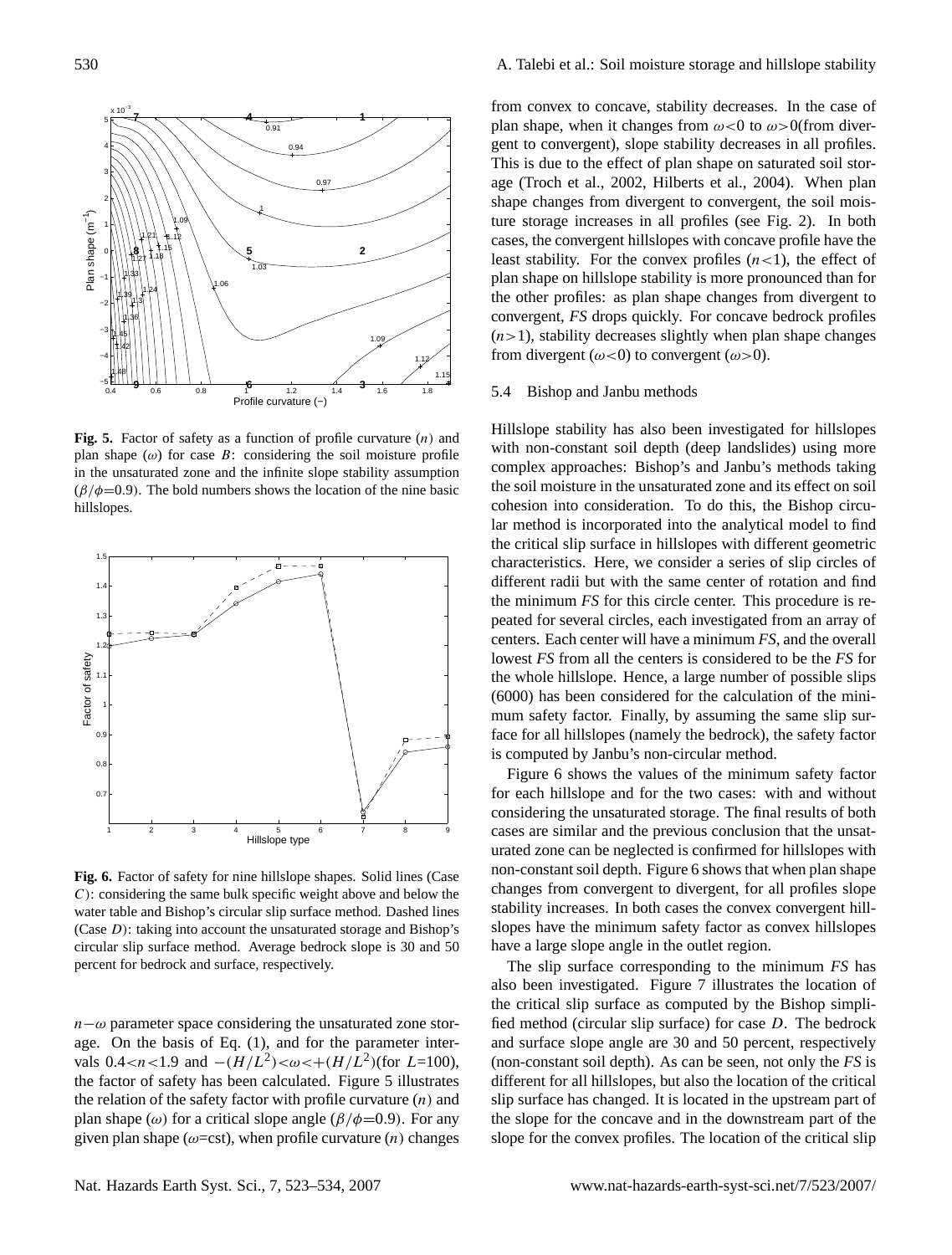

**Fig. 7.** The critical slip surface (dotted lines) in hillslopes with different geometric characteristics as computed by Bishop's circular slip surface method and considering the unsaturated zone storage (case D). The dashed lines show the location of the water table. Average bedrock slope (bottom solid line) and surface slope angle (top solid line) are 30 and 50 percent, respectively.

surface is dependent on the profile curvature but much less on plan shape (specifically for the convex profiles). This is because the stability strongly depends on the local slope angle, although, plan shape also affects stability by increasing the saturated part near the outlet.

In order to generalize the obtained results for hillslopes with non-constant soil depth, slope stability has again been investigated in the  $n-\omega$  parameter space considering the unsaturated zone storage. Figure 8 indicates the obtained *FS* for the different values of *n* (profile curvature) and  $\omega$  (plan shape). For any given plan shape ( $\omega = \text{cst}$ ), when profile curvature changes from straight to concave or convex, stability decreases because concave and convex hillslopes have a large slope angle in the upstream and downstream parts of the slope, respectively. Hillslopes with a small degree of convexity  $(n=0.9)$  have the maximum safety factor (see Fig. 8). For concave profiles  $(n>1)$ , the contour lines are almost parallel, indicating a weaker effect of plan shape on stability. Finally, hillslopes with a convex length profile and convergent plan shape have the least stability. Furthermore, there is no significant difference between the results of both cases (C and  $D$ ), which confirms again that the unsaturated zone storage can be neglected for the slope stability analysis in the case of steady-state hydrology.

To compare the stability of hillslopes by assuming the same slip surface on the bedrock, the *FS* is also calculated by the Janbu non-circular method. Figure 9 shows the stability of nine hillslopes when the soil depth changes along the hillslopes. According to this method, when the slip surface lies on the bedrock, the convex hillslopes are the most sta-



**Fig. 8.** Factor of safety as function of profile curvature  $(n)$  and plan shape  $(\omega)$  using the more complex approach (Bishop's circular slip surface method and non-constant soil depth), and considering the soil moisture in the unsaturated zone (case  $D$ ). Average bedrock slope is 30 and 50 percent for bedrock and surface, respectively. The bold numbers shows the location of the nine basic hillslopes.



**Fig. 9.** Factor of safety for nine hillslope shapes. Solid lines (Case  $E$ ): considering the same bulk specific weight above and below the water table and Janbu non-circular slip surface method. Dashed lines (Case  $F$ ): taking into account the unsaturated storage and Janbu non-circular slip surface method. Average bedrock slope is 30 and 50 percent for bedrock and surface, respectively.

ble and the concave ones are the least stable. For all profile curvatures, slope stability slightly increases when plan shape changes from convergent to divergent.

This is confirmed by Fig. 10, where we have computed the *FS* for a wide range of plan shapes and profile curvatures. When profile curvature changes from concave to convex,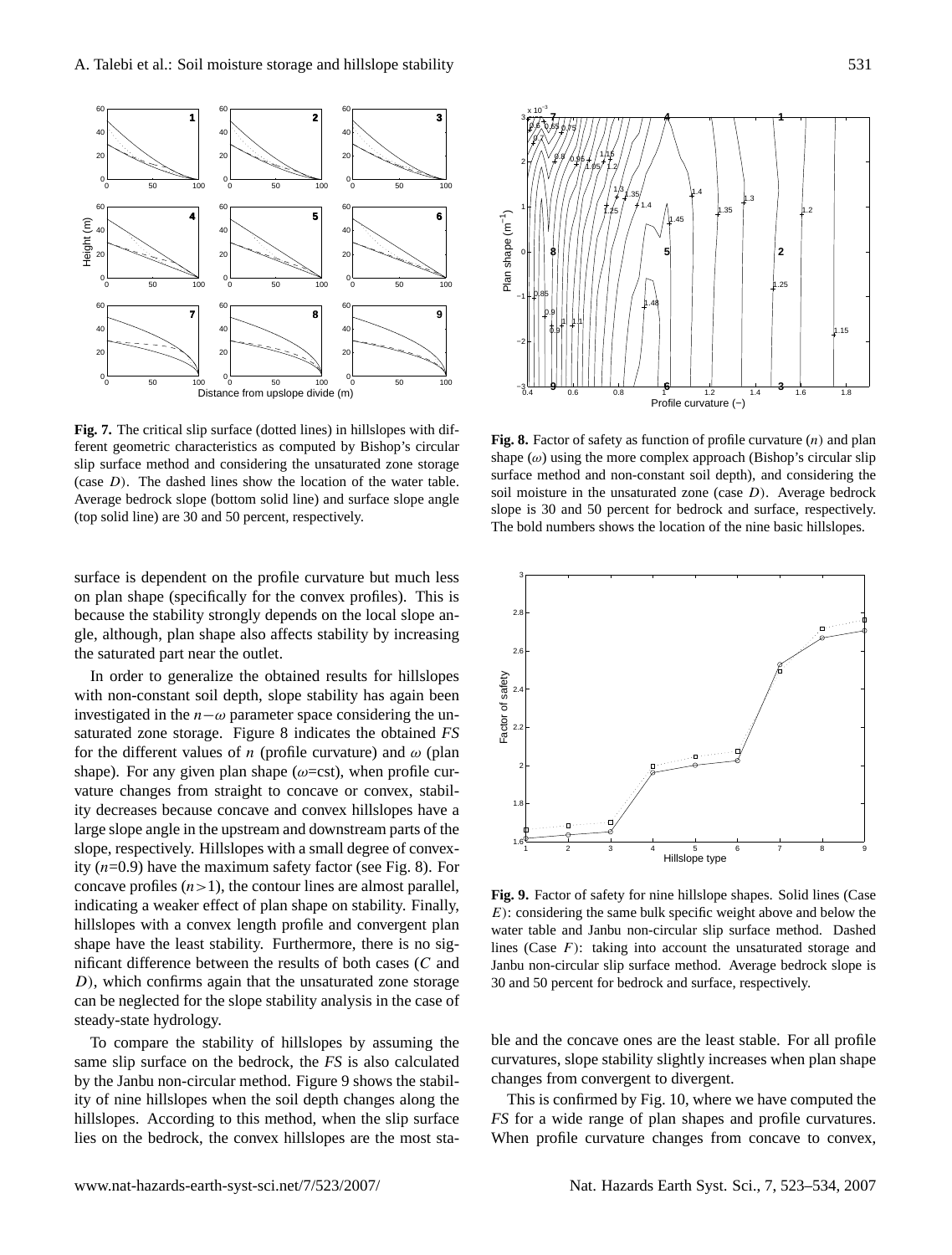

**Fig. 10.** Factor of safety as function of profile curvature (*n*) and plan shape  $(\omega)$  using the more complex approach (Janbu non-circular slip surface method and non-constant soil depth), and considering the soil moisture in the unsaturated zone (case  $D$ ). Average bedrock slope is 30 and 50 percent for bedrock and surface, respectively. The bold numbers shows the location of the nine basic hillslopes.

stability decreases. The fact that the contour lines are nearly parallel indicates that plan shape only plays a minor role. With respect to the similarity of the Bishop and Janbu methods (see Eqs. 14 and 17), it should be kept in mind that in this paper, the slip surface with the minimum *FS* has only been determined with the Bishop circular method. However, the Janbu non-circular method has been used for comparison of slope stability for entire hillslopes (when the slip surface lies on the bedrock). Overall, Fig. 10 illustrates how slope stability is changed when hillslope geometry and thus hillslope hydrology is varied.

#### **6 Summary and conclusions**

The aim of this paper was to analyze the role of the geometric characteristics of hillslopes as well as the effect of the unsaturated zone storage on the hillslope stability in the steady-state hydrology. This was studied on the basis of computing and analyzing the *FS* in two different manners. First, an analytical model (Talebi et al., 2007) that is based on kinematic wave dynamics of the saturated subsurface storage and the infinite slope stability assumption (for a constant soil depth and shallow landslides). Second, a more complex approach (for a non-constant soil depth associated with deep landslides) that accounts for the unsaturated zone storage and that relaxes the simplifying assumptions of the infinite slope stability model (Janbu's non-circular method and Bishop's simplified method). All methods were studied in two cases: with and without considering the soil moisture profile in the unsaturated zone. The effect of soil suction on soil cohesion has also been investigated.

We started our analysis from the observation that the geometry (that is plan shape and profile curvature) of a hillslope exerts a major control on the hydrologic storage, by defining the domain and boundary conditions of moisture storage (Troch et al., 2002). The presented hydrological model (kinematic wave dynamics of saturated subsurface storage) takes into account the effects of topography on the hillslopestorage through the plan shape and profile curvature by computing the relative saturated soil moisture storage. We applied the considered hillslope stability models to nine characteristic hillslope types with three different profile curvatures (concave, straight, convex) and three different plan shapes (convergent, parallel, divergent). Furthermore, in order to generalize the results, we also applied the slope stability models to a wider range of plan shapes and profile curvatures. Our conclusions are the following:

- 1. When the width function (plan shape) changes from convergent to divergent, hillslope stability generally increases. In case of the infinite slope method for shallow landslides (with and without the unsaturated zone storage), the convergent hillslopes with concave profile curvature have the least stability in both cases. The divergent convex hillslopes have the most stability as they have less storage than other hillslopes.
- 2. To find the critical slip surface in the hillslopes with non-constant soil depth, the simplified Bishop method was incorporated in the analytical model. In this case, not only the rate of *FS* is different in the hillslopes but also the location of the critical slip changes. In fact, the critical slip surface is located at the upstream end of the slope in the concave hillslopes and near the outlet in the convex hillslopes. This is because the local slope angle (profile curvature) has a key role in the slope stability. Therefore, it can be concluded that the location of the critical slip surface is more dependent on profile curvature than on plan shape. Overall, for a given plan shape (convergent, parallel or divergent) convex convergent hillslopes have slip surfaces with the minimum safety factor in the outlet region.
- 3. To compare the stability of entire hillslopes, the Janbu non-circular method was incorporated in the analytical model with its slip surface at the bedrock. This method also shows that the convergent hillslopes with concave profile curvature have the least stability.
- 4. A comparison of the results of the different slope stability models with and without considering the unsaturated zone storage shows that there is no noticeable difference between the two cases. This means that the bulk specific weight of the unsaturated soil can be considered equal to that of the saturated soil in the steady-state hydrology. Hence, the hillslope stability (*FS*) is completely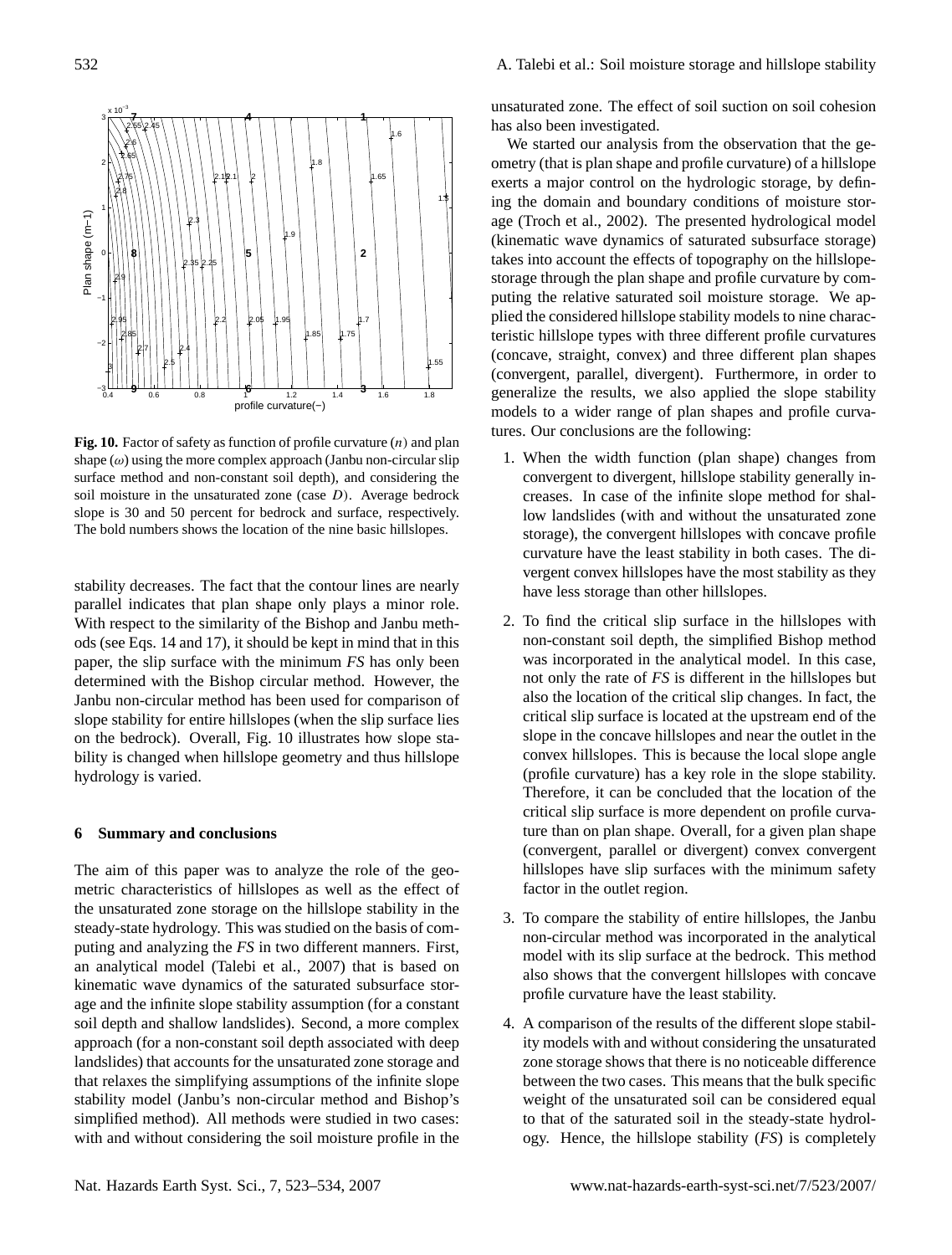determined by the water table dynamics. Therefore the effect of the unsaturated zone storage can be neglected safely in the steady-state hydrology.

5. Finally, it can be stated that the incorporated more complex approach (simplified Bishop method and Janbu's non-circular method) and steady-state hydrology model based on the relative saturated storage can help to predict the critical slip surface and slope stability for hillslopes with different geometrical characteristics but due to its limitation (steady-state hydrology) more research is needed to account for dynamical slope stability effects.

*Acknowledgements.* The first author is sponsored by the Ministry of Science, Research and Technology of the Islamic Republic of Iran. The second author is financially supported by the Netherlands Organization for Scientific Research (NWO) through a grant (016.021.003) in the framework of the Innovational Research Incentives Scheme (*Vernieuwingsimpuls*).

Edited by: T. Glade Reviewed by: two anonymous referees

## **References**

- Anderson, M. G. and Kemp, M. J.: Towards an improved specification of hillslope hydrology in the analysis of slope instability problems in the tropics, Progress in Physical Geomorphology, 15(1), 29–52, 1991.
- Bishop, A. W.: The use of the slip circle in the stability analysis of slopes, Geotechnique 5(1), 7–77, 1955.
- Borga, M., Fontana, G. D., Gregoretti, C., and Marchi, L.: Assessment of shallow landsliding by using a physically based model of hillslope stability, Hydrol. Process., 16, 2833–2851, 2002.
- Claessens, L.: Modeling Land slide Dynamics in Forested Landscapes, PhD thesis, Wageningen University, p.143, 2005.
- Evans, I. S.: An integrated system of terrain analysis and slope mapping, Z. Geomorph. NF Suppl-Bd, 36, 274–295, 1980.
- Fan, Y. and Bras, R. L.: Analytical solutions to hillslope subsurface storm flow and saturation overland flow, Water Resour. Res., 34(4), 921–927, 1998.
- Fredlund, D. G., Morgenstern, N. R., and Widger, R. A.: The shear strength of unsaturated soil, Can. Geotech. J., 15, 313–321, 1978.
- Gan, J. K., Fredlund, D. G., and Rahardjio, H.: Determination of shear strength parameters of an unsaturated soil using the direct shear test, Can. Geotech. J., 25, 500–510, 1988.
- Gardner, W. R.: Some steady-state solutions of the unsaturated moisture flow equation with application to evaporation from a water table, Soil Sci., 85, 228–332, 1958.
- Han, J. and Leshchinsky, D.: Limit equilibrium and continuum mechanics-based numerical methods for analyzing stability of MSE walls, 17th ASCE Engineering Mechanics Conference, 13– 16 June, University of Delaware, Newark, DE, USA, 2004.
- Hennrich, K. and Crozier, M. J.: A hillslope hydrology approach for catchment-scale slope stability analysis, Earth Surf. Process. Landforms, 29, 599–610, 2004.
- Hilberts, A. G. J., Troch, P. A., Paniconi, C., and Boll, J.: Lowdimensional modeling of hillslope subsurface flow: Relationship

between rainfall, recharge, and unsaturated storage dynamics, Water Resour. Res., 43, W03445, doi:10.1029/2006WR004964, 2007.

- Janbu, N.: Application of composite slip surface for stability analysis, Proceedings of the European Conference on the Stability of Earth Slopes, 3, 43–49, 1954.
- Jiao, J. J., Wang, X. S., and Nandy, S.: Confined groundwater zone and slope instability in weathered igneous rocks in Hong Kong, J. Eng. Geol., 80, 71–92, 2005.
- Montgomery, D. R. and Dietrich, W. E.: A physically based model for the topographic control on shallow landsliding, Water Resour. Res., 30, 1153–1171, 1994.
- Montgomery, D. R., Sullivan, K., and Greenberg, H. M.: Regional test of a model for shallow landsliding, Hydrol. Process., 12, 943–955, 1998.
- Oeberg, A. L. and Saellfors, G.: Determination of shear strength parameters of unsaturated silts and sand based on the water retention curve, Geotech. Test. J., 20(1), 40–48, 1997.
- Pellenq, J., Kalma, J., Boulet, G., Saulnier, G. M., Wooldridge, S., and Kerr, Y.: A disaggregation scheme for soil moisture based on topography and soil depth, J. Hydrol., 276, 112–127, 2003.
- Pennock, D. J., Zebarth, B. J., and De Jong, E.: Landform classification and soil distribution in Hummocky Terrain, Saskatchewan, Canada, Geoderma, 40, 297–315, 1987.
- Qiu, Y., Fu, B., Wang, J., and Chen, L.: Soil moisture variation in relation to topography and land use in a hillslope catchment of the Loess Plateau, China, J. Hydrol., 240, 243–263, 2001.
- Ridolfi, L., D'Odorico, P., Porporato, A., and Rodriguez-Iturbe, I.: Stochastic soil moisture dynamics along a hillslope, J. Hydrol., 272, 264–275, 2003.
- Rockhold, M. L., Simmons, C. S., and Fayer, M. J.: An analytical solution technique for one-dimensional, steady vertical water flow in layered soils, Water Resour. Res., 33, 897–902, 1997.
- Sidle, R. C.: A theoretical model of the effects of timber harvesting on slope stability, Water Resour. Res., 28(7), 1897–1910, 1992.
- Talebi, A., Troch, P. A., and Uijlenhoet, R.: A steady-state analytical hillslope stability model for complex hillslopes, Hydrol. Process., in press, 2007.
- Troch, P. A., Van Loon, E., and Hillberts, A.: Analytical solutions to a hillslope-storage kinematic wave equation for subsurface flow, Adv. Water Resour., 25, 637–649, 2002.
- Vanapalli, S. K., Fredlund, D. G., Pufahl, D. E., and Clifton, A. W.: Model for the prediction of shear strength with respect to soil suction, Can. Geotech. J., 33(3), 379–392, 1996.
- Van Beek, H.: Assessment of the influence of changes in land use and climate on landslide activity in a Mediterranean environment, PhD thesis, Utrecht University, 2002.
- Van Genuchten, M. T.: A closed-form equation for predicting the hydraulic conductivity of unsaturated soils, Soil Sci. Soc. Am. J., 44, 892–898, 1980.
- Waldron, L. J. and Dakessian, S.: Soil reinforcement by roots: calculation of increased soil resistance from root properties, Soil Sci., 132, 427–434, 1981.
- Wilkinson, P. L., Brooks, S. M., and Anderson, M. G.: Design and application of an automated non-circular slip surface search within a combined hydrology and stability model (CHASM), Hydrol. Process., 14, 2003–2017, 2000.